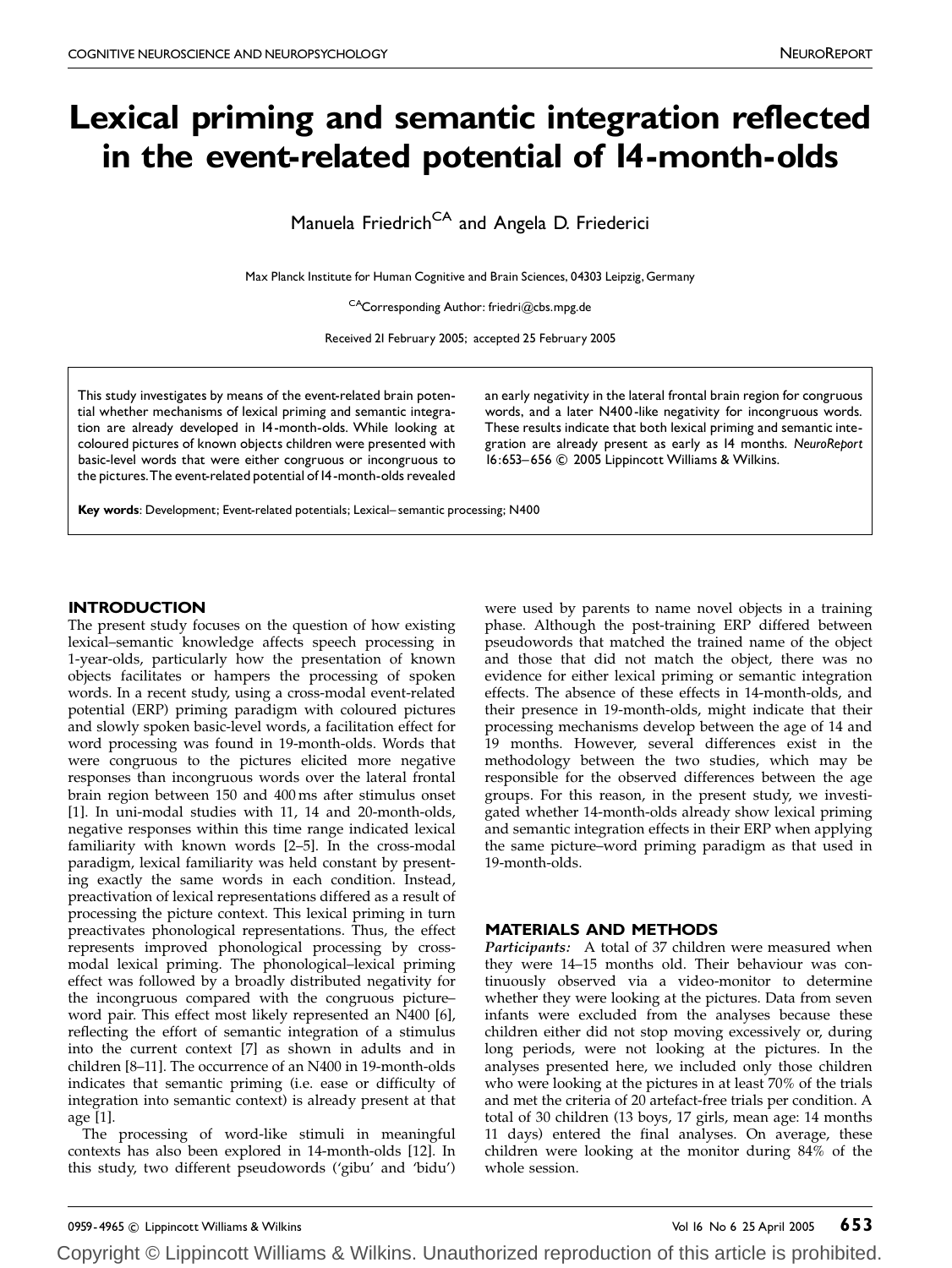NEUROREPORT TERM IN A SERVER OF THE SERVER OF THE SERVER OF THE SERVER OF THE SERVER OF THE SERVER OF THE SERVER OF THE SERVER OF THE SERVER OF THE SERVER OF THE SERVER OF THE SERVER OF THE SERVER OF THE SERVER OF THE SERV

Stimuli: Pictures were clearly identifiable coloured illustrations of single objects that 1-year-olds already know. Words were slowly spoken basic level names (mean word length: 1083 ms), which are known to be first acquired by infants. They were presented via a loudspeaker with an intensity of 65 dB sound pressure level. Each word occurred in both congruous and incongruous picture context.

Procedure: Children were seated in front of a TFT-LCD computer screen (distance about 1–1.5 m) in a sound insulated experimental room. The total experimental session lasted about 12 min. At each trial a picture appeared for 4000 ms on the screen. After an interval of 900 ms from picture onset, an indefinite article was acoustically presented, which 1000 ms later, while the picture was still seen on the screen, was followed by a word or a word-like stimulus. Words were either correct names of the pictured objects or names of other objects, that is, either congruous or incongruous to the picture meaning. Incongruous words were not semantically related to the pictured objects (e.g. house–sheep or apple–shoe). Congruous and incongruous words presented to the same picture always differed in their first phonemes. Additionally, pseudowords and nonwords were presented. Here, we report only data from word stimuli.

Event-related potential recording and averaging: The electroencephalograms (EEGs) were continuously recorded from silver–silver chloride electrodes at sites F7, F3, FZ, F4,

F8, FC3, FC4, T3, C3, C4, T4, CP5, CP6, T5, P3, PZ, P4, T6, O1, O2 and left and right mastoids (A1, A2) attached to an elastic electrode cap. During the recordings, the ERP electrodes were referenced to CZ. The electrooculogram was recorded bipolar. Electrode impedances were mostly below 10 kQ, at least below 20 kQ. The EEG was amplified with PORTI-32/MREFA, and digitized online at a rate of 500 Hz (digital filter from DC to 125 Hz).

Offline, the EEG was re-referenced to the average of left and right mastoids (A1, A2). A zero-phase digital band-pass filter ranging from 0.3 to 20 Hz (-3 dB cutoff frequencies of 0.43 and 19.87 Hz) was applied to increase the signal-tonoise ratio by removing slow drifts and muscle artefacts. All trials were individually checked for artefacts. Blink and horizontal eye movements were corrected by a PCA-based computer algorithm. All other artefacts were rejected manually. The mean number of accepted trials was 25. It did not differ between the conditions. Epochs of 1600 ms from word onset were averaged according to a 200 ms prestimulus baseline.

Data analyses: Mean amplitudes for consecutive time windows of 100 ms duration within 200–1400 ms after stimulus onset were calculated for each condition at each electrode site. To assess incongruity effects and topological aspects of these effects, three-way repeated-measures analyses of variance (ANOVAs) with Condition (congruous, incongruous), Region (F7/F8, F3/F4, FC3/FC4, T3/T4, C3/ C4,  $CP5/CP6$ ,  $P3/P4$ ,  $T5/T6$ ) and Hemisphere (left, right) as



Fig. I. Event-related potentials of I4-month-olds on slowly spoken words during picture-word matching.

# 654 Vol 16 No 6 25 April 2005

Copyright © Lippincott Williams & Wilkins. Unauthorized reproduction of this article is prohibited.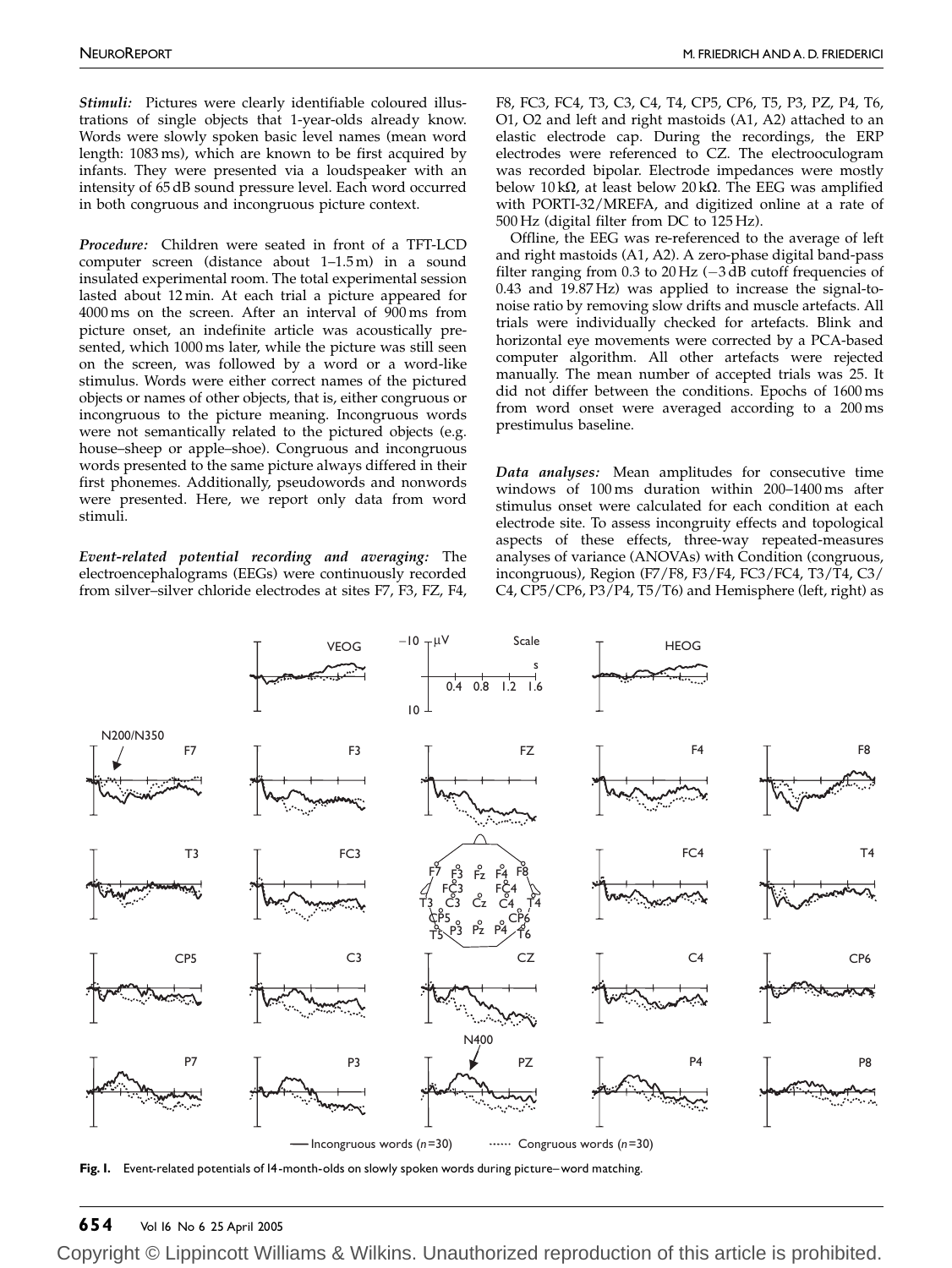within-subject factors were carried out. For midline sites, two-way ANOVAs with word Condition (congruous, incongruous) and Region (FZ, CZ, PZ) were performed. Significant interactions including Condition were further analysed by one-way ANOVAs. In all ANOVAs, the Greenhouse–Geisser correction [13] was applied, whenever there was more than one degree of freedom. Here, we report uncorrected degrees of freedom, and adjusted p-values.

#### RESULTS

The ERP of 14-month-old children on slowly spoken words (Fig. 1) is dominated by a frontocentrally distributed slow positive wave. It is overlapped by small negativities, N200 and N350, both of which typically occur in the ERP on word stimuli in 1-year-olds [1–5]. Differences between the responses of congruous and incongruous words are already present in these early time ranges. This was indicated by interactions of Condition with Region within 200 and 300 ms and within 300 and 400 ms (see Table 1 for the results of the three-way and the two-way ANOVAs). During these time windows, the responses on congruous words were more negative than the responses on incongruous words in the lateral frontal region (see Table 2 for the results of all one-way ANOVAs). Interactions of Condition and Region were also present from 400 to 500, and 500 to 600 ms. While in the right lateral frontal brain region congruous words still produced significantly more negative responses between 400 and 500 ms, other brain regions displayed a reverse pattern. From 400 to 800 ms, a parietal distributed negative wave was present for incongruous but not for congruous words. In addition to the interactions of Condition with Region, Condition main effects with the incongruous word condition being more negative than the congruous one, were observed from 400 to 600 ms. Condition main effects without interactions from 600 to 800 ms indicated that during later time windows this negative incongruity effect becomes still more evenly distributed. At midline, Condition main effects occurred from 400 to 1000 ms. No interaction occurred with Condition at midline, although from 400 to 900 ms the negative incongruity effect seemed to be stronger over the central and the parietal than over the frontal region (see Fig. 2 for the spatial distribution of the difference wave).



Fig. 2. Spatial distribution of the two effects: more negative responses for congruous words in the lateral frontal brain region from 200 to 400 ms (left), and more negative responses for incongruous words with a centroparietal focus from 400 to 1000 ms (right).

|            | Table I. Condition effects within three-way and two-way ANOVAs |
|------------|----------------------------------------------------------------|
| (midline). |                                                                |

| Time<br>window (ms)                                                                         | Condition<br>(three-way<br>ANOVA)<br>F(1,29)   | Condition $\times$ Region<br>(three-way ANOVA)<br>F(7,203) | Condition<br>(two-way<br>ANOVA)<br>F(1, 29)                           |
|---------------------------------------------------------------------------------------------|------------------------------------------------|------------------------------------------------------------|-----------------------------------------------------------------------|
| 200-300<br>$300 - 400$<br>400-500<br>500-600<br>600-700<br>700-800<br>800-900<br>900-1000   | 4.192 <sup>°</sup><br>8.608<br>6.697<br>3.979° | 2.811<br>3.444<br>$2.950^{*}$<br>$3.209*$                  | 1.80 <br>13.382<br>****<br>13.784<br>7.984***<br>$6.733*$<br>$6.000*$ |
| $\degree p < 0.06,$<br>$p < 0.05$ ,<br>$P_{***}$ p $<$ 0.01,<br>$\sim$ $\cap$ $\cap$ $\cap$ |                                                |                                                            |                                                                       |

p < 0.005,<br>\*p < 0.001.

Table 2. Condition effects within one-way ANOVAs for the single electrode sites for the time windows with interactions including condition.

| Time<br>window (ms) | Congruous condition<br>more negative than<br>incongruous F(1,29) | Incongruous condition<br>more negative than<br>congruous F(I,29)                                                                 |
|---------------------|------------------------------------------------------------------|----------------------------------------------------------------------------------------------------------------------------------|
| 200-300             | F7: II.623**<br>F8: 8.031**                                      |                                                                                                                                  |
| $300 - 400$         | F8: 8.896**<br>F7: $6.573$ <sup>*</sup>                          |                                                                                                                                  |
| 400-500             | F8: 5.363                                                        | T3: 6.981<br>F3: 6.814<br>FC3: 5.353*<br>$C3: 5.850^{*}$<br>$P3: 6.162*$                                                         |
| 500-600             |                                                                  | T4: I2.646****<br>F3: 9.868****<br>FC3: 9.057***<br>$C3: 9.025***$<br>P3: 7.797***<br>CP5: 5.082<br>$C4: 5.710^{*}$<br>P4: 4.657 |

 $P > 0.05$ ,

 $p < 0.01,$ <br>\*\*\*\*p $< 0.005,$ <br> $p < 0.001.$ 

**DISCUSSION** 

The present study was intended to explore mechanisms of lexical–semantic processing in 14-month-old children. In particular, we wanted to know whether electrophysiological correlates of lexical priming and semantic integration, which have been observed in 19-month-olds [1], are already present in earlier ages. By applying a picture–word paradigm to 14-month-olds, we found similar differences between the processing of congruous and incongruous words in 14-month-olds as reported for 19-month-olds. The more negative response in the lateral frontal brain region on exactly the same words, when presented in congruous picture context than when presented with incongruous pictures, indicates that the 14-month-old children, like 19 month-olds, create lexical expectations from the picture content. Thus, lexical priming is already present at this age. In addition, children at the age of 14 months showed a